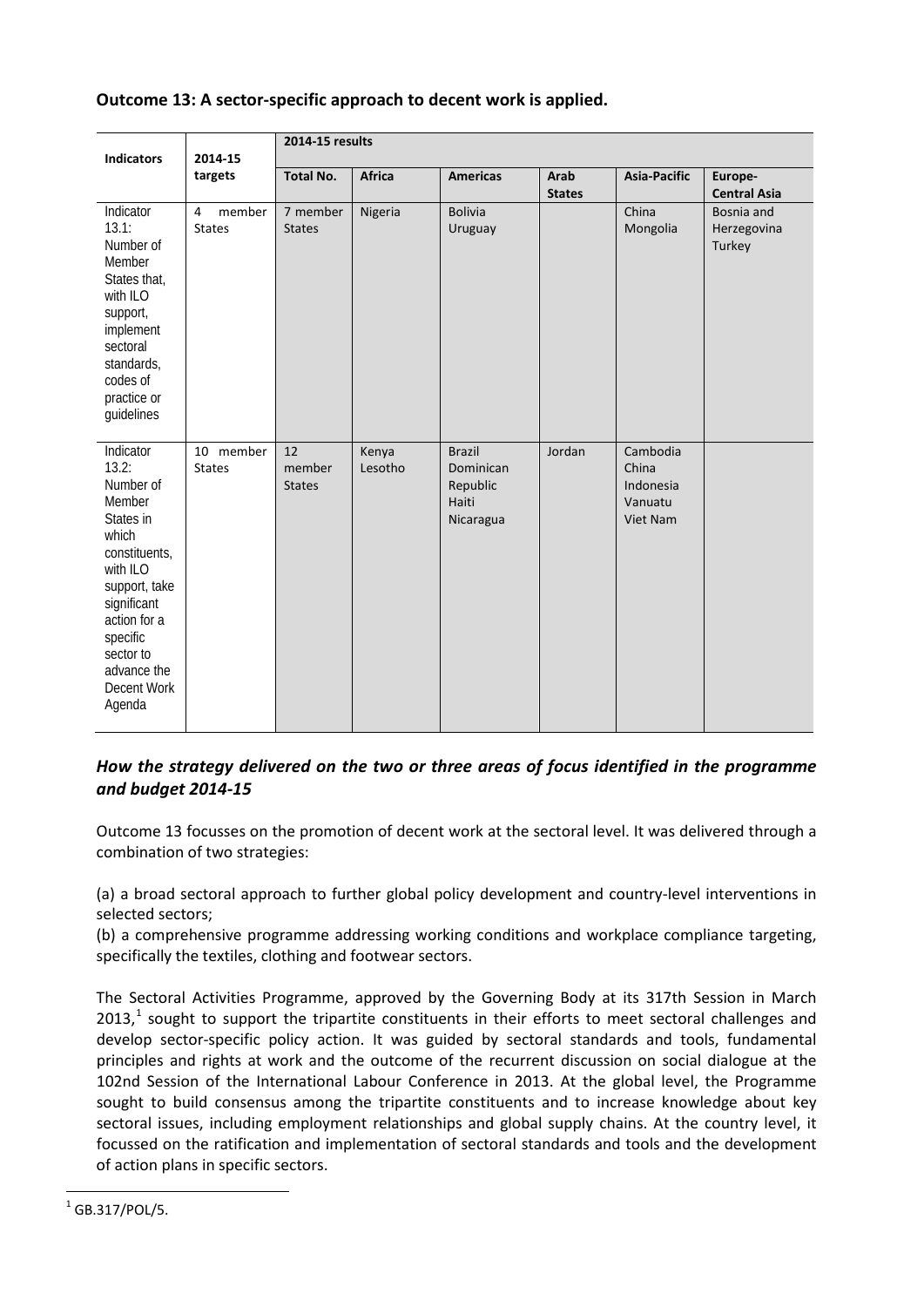The Better Work Programme was significantly expanded, improving the working conditions of over 2 million workers during the biennium.<sup>[2](#page-1-0)</sup> Compliance with labour standards increased steadily in every country. With respect to occupational safety and health, progress was made in the areas of worker protection, working environment indicators and the handling of chemicals. In Lesotho, compliance with employment contract regulations improved by 50 per cent. Further data analysis of compliance assessments conducted in individual enterprises shows that compliance with the core labour standards has also improved. Discrimination on disability grounds fell by 13 per cent in Indonesia; employer interference in union activities decreased by 13 per cent in Viet Nam and in Jordan, there were no incidents of forced labour or violation of the laws on bonded labour. Authoritative research and impact assessments of these experiences are being conducted in order to determine how the Office can best promote decent work in labour-intensive global supply chains and to inform high-level policy discussions and the provision of technical assistance to constituents.

### *How the strategy delivered support to constituents*

The Office organized eight global sectoral meetings to promote consensus among constituents on key issues in the areas of construction and infrastructure; electronics; media and culture; public service; retail commerce; road transport; telecommunications and the call centre industry; and the textiles, clothing, leather and footwear industries. The conclusions and final reports of the meetings were subsequently submitted to the Governing Body, which requested the ILO and its members to take them into account when programming future work. As a follow-up to the global sectoral meetings held in previous biennia, regional workshops were organized in Africa (on education), Asia and the Pacific (on financial services and mining) and Latin America (on chemicals).

The Office supports two standards-related standing committees. In February 2014, in line with the provisions of the Maritime Labour Convention, 2006 (MLC, 2006), the Subcommittee on Wages of Seafarers of the Joint Maritime Commission recommended revision of the minimum monthly basic pay or wage figure for able seafarers. At its 12th Session, held in Paris in April 2015, the Joint ILO–UNESCO Committee of Experts on the Application of the Recommendations concerning Teaching Personnel (CEART) adopted recommendations regarding application of the Recommendations. The CEART also adopted a communiqué which was influential in shaping the language on teachers in the outcome document of the World Education Forum, held in Incheon, Republic of Korea, in May 2015.

New Guidelines on maritime occupational safety and health and on flag state inspection of working and living conditions on board fishing vessels were adopted at tripartite Meetings of experts held in Geneva in October 2014 and September 2015, respectively, to assist in the application of the MLC, 2006 and the Work in Fishing Convention, 2007 (No. 188). New manuals and training materials for the construction, health services, ports, public services and railways sectors were produced in order to help constituents to develop programmes in these sectors.

Targeted research on emerging issues and analyses of recent trends and developments in specific sectors were conducted in order to inform discussion at global meetings. At the request of constituents, the Office carried out research on specific topics in the health services and ports sectors and the glass and tobacco industries. Under Area of Critical Importance (ACI) 5, the Office's knowledge about decent work in plantations was enhanced through participatory research on three commodities: bananas, palm oil and tea.

Following ILO technical assistance, the Safety and Health in Mines Convention, 1995 (No. 176) was ratified by Mongolia, Turkey and Uruguay; the Labour Relations (Public Service) Convention, 1978 (No. 151) was ratified by Bosnia and Herzegovina; and the MLC, 2006 was ratified by China. As a result of technical assistance and gap analyses, Brazil, China, the Dominican Republic, Indonesia, Kiribati,

 $\overline{a}$ 

<span id="page-1-0"></span> $<sup>2</sup>$  This number is cumulative and is based on actual values observed in 2013, taking into account industry growth and</sup> turnover.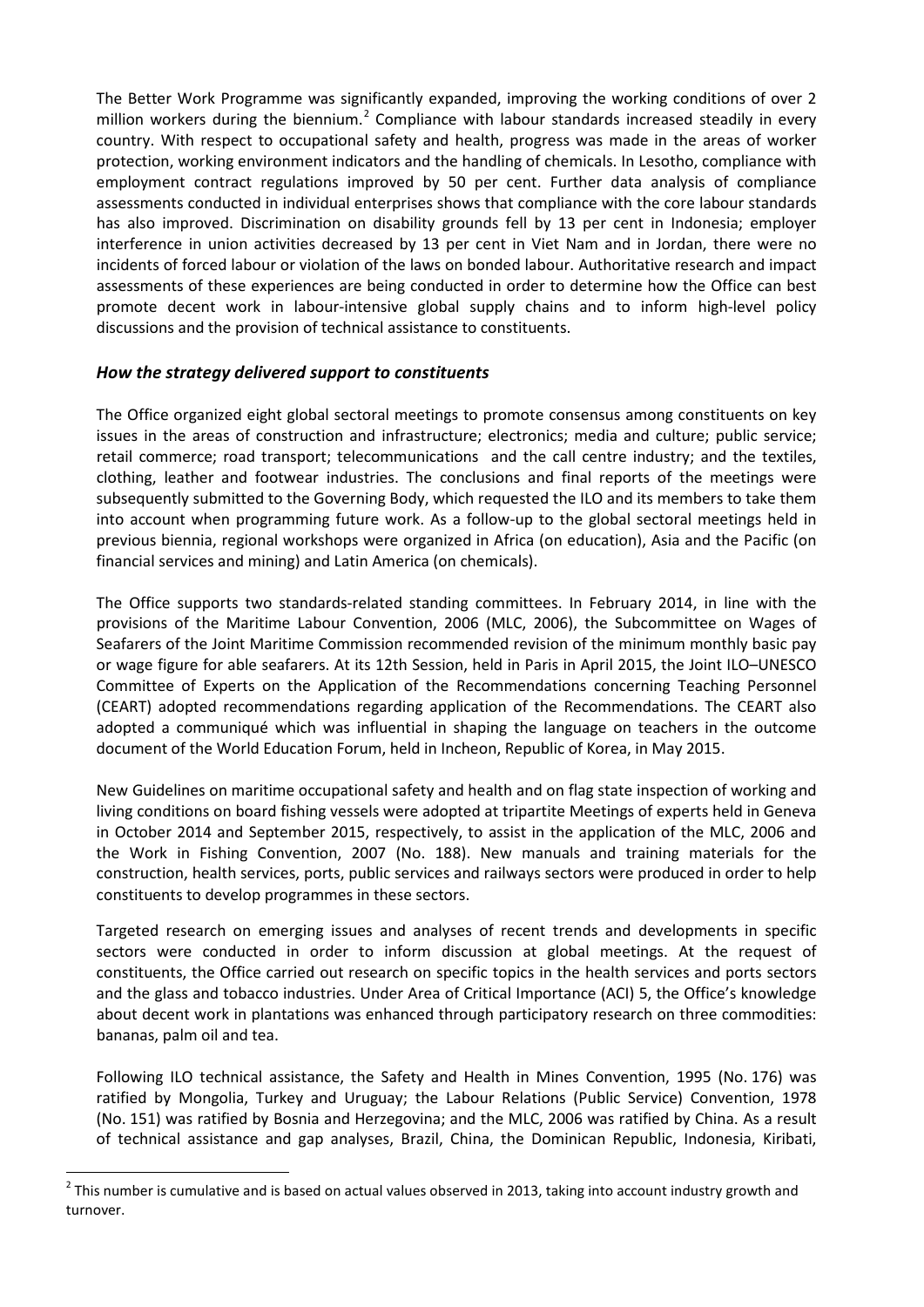Malawi, Madagascar, Namibia and the Philippines made progress towards the ratification of sectoral Conventions. Support was also provided the tripartite constituents with a view to the application of Conventions Nos. 151, 176 and 188; the Nursing Personnel Convention, 1977 (No. 149); the Safety and Health in Construction Convention, 1988 (No. 167); the Safety and Health in Agriculture Convention, 2001 (No. 184); the Seafarers' Identity Documents Convention (Revised), 2003 (No. 185); and the MLC, 2006 in selected countries. National constituents, such as the health services in China and Senegal, were trained in the use of sectoral tools. The ILO also signed new agreements with Barbados and Mozambique with a view to implementation of the Organization's Portworker Development Programme (PDP).

Sectoral programmes for the promotion of decent work were implemented in target countries. In ACI 5, the Decent Work for Food Security programme was implemented in Indonesia's Nusa Tenggara Timur province to promote sustainable livelihoods for small-scale producers and agricultural workers and their families through improved working conditions and opportunities in key agro-food value chains. In May 2014, the National Commitment for the Promotion of Decent Work in the 2014 FIFA World Cup was signed in May 2014 by the President of Brazil and the country's employers' and workers' organizations. A specific labour inspection action plan was designed and put in place before and during the event; in three hosting cities, tripartite committees developed specific actions to prevent unacceptable forms of work in the holding of mega-events (ACI 7); and in November 2015, the tripartite constituents signed a protocol for implementation of the Decent Work Agenda in the health sector. In Kenya, tripartite plans of action were developed in the construction, education and tourism sectors, leading to the implementation of new initiatives and the establishment of sectoral committees. Tripartite plans of action were also developed for the promotion of sustainable tourism in the Dominican Republic, Egypt and Vanuatu.

Independent research commissioned by the Better Work Programme<sup>[3](#page-2-0)</sup> has demonstrated that labour productivity in and the profitability of garment factories increase as working conditions improve.<sup>[4](#page-2-1)</sup> Training was provided to more than 13,000 workers and managers in such areas as negotiation skills, workplace rights and responsibilities and workplace safety. Intensive training and advice was also provided in 800 factories with a view to improved worker-management cooperation. Additional external research, conducted using Better Work data, contributed to the 2013 International Finance Corporation (IFC) Jobs Study, a companion report to the World Bank's 2013 World Development Report on Jobs, and showed that a 5 per cent improvement in overall factory compliance is associated with a 10 per cent increase in worker income, a 9 per cent increase in the remittances that workers send home and a 3 per cent improvement in workers' health. Survey results from a Better Work impact study in Jordan show that workers' physical and mental health is steadily improving. Summary reports on data collected through an impact assessment show that in Haiti and Indonesia, education opportunities for workers' children have expanded as the cost barrier to enrolling them in school lessens over time. On average, across the five countries where Better Work impact assessment data is being collected – Viet Nam, Indonesia, Jordan, Haiti and Nicaragua – 81 per cent of workers report sending money home, where family members are using these resources to invest in productive activities and education.

This intensive engagement in the garment sector has created new opportunities for the Office to build the capacity of labour inspectorates in Haiti, Viet Nam and Indonesia. It has also contributed to the development and delivery of larger-scale technical cooperation programmes in priority policy areas such as reform of the garment industry in Bangladesh, ACI 7 (promoting compliance through labour inspection) and ACI 8 (protecting workers from unacceptable forms of work).

 $\overline{a}$ 

<span id="page-2-0"></span> $3$  Since 2007, an independent impact assessment of the Better Work Programme has been led by a multidisciplinary team of researchers at Tufts University.

<span id="page-2-1"></span><sup>4</sup> Brown, D.; Dehejia, R.; Robertson, R.; Domat, G.; Veeraragoo, S. 2015. *Are Sweatshops Profit-Maximizing? Answer: No. Evidence from Better Work Viet Nam*. Better Work Discussion Paper No. 17. (Geneva, International Labour Office (ILO)).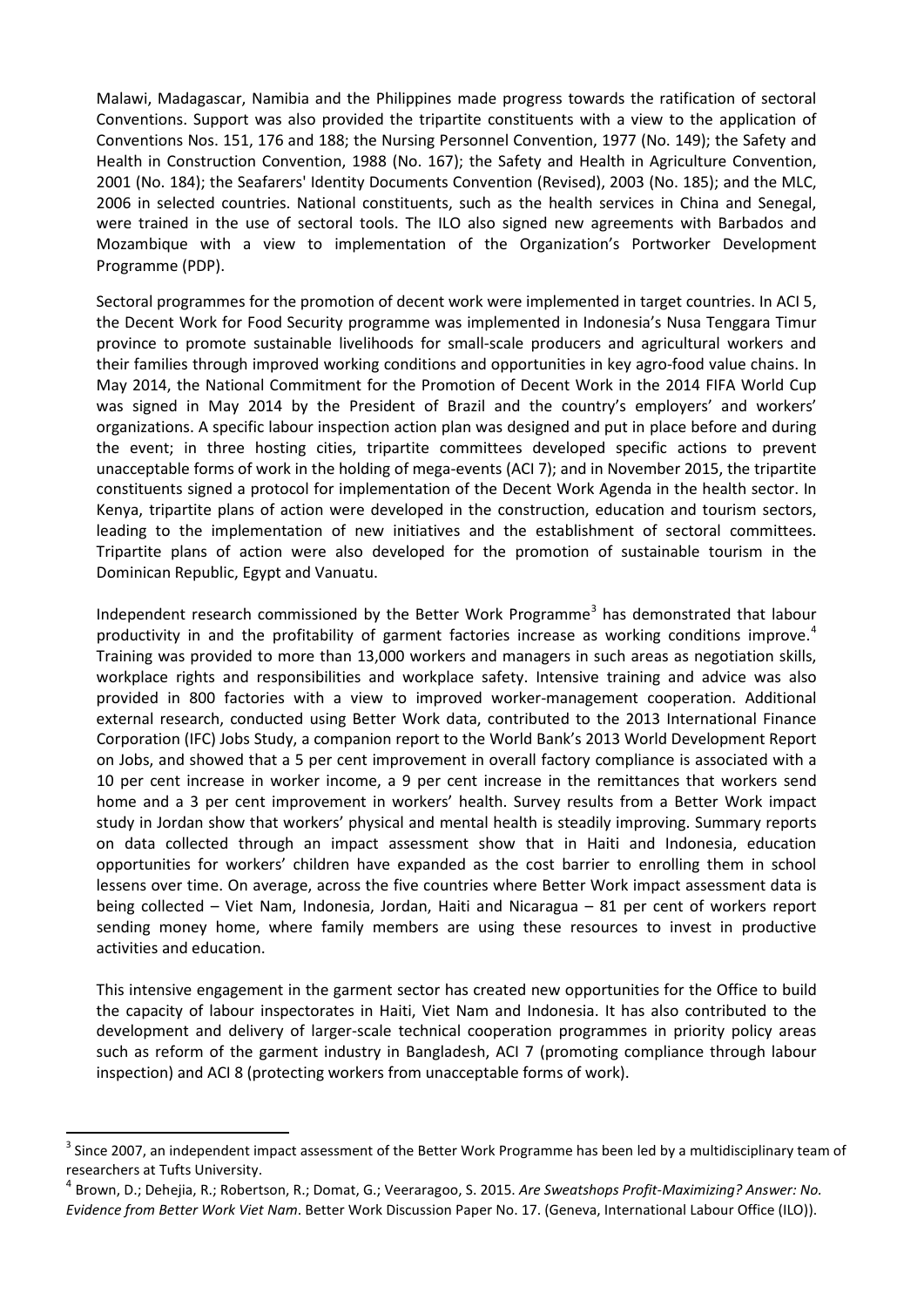### *How the strategy helped to address gender equality and non-discrimination*

Gender issues have been addressed through sectoral research, meetings and training. Better Work outreach and research focused on concerns specific to women garment workers, including training in countering discrimination and sexual harassment, maternity protection, development of factory policies that protect and assist women, and advocacy for policy change at the national level. Compliance with gender discrimination regulations has improved significantly, reaching almost 100 per cent in some countries.

#### *Significant external partnerships that have helped in delivering the strategy*

The Office promoted policy coherence through strategic partnerships with 33 intergovernmental and non-governmental organizations with a view to the promotion of decent work in specific sectors. In the textiles and clothing sector, the Better Work Programme has worked closely with the IFC and other international stakeholders.

| <b>Significant outputs</b>             |                                                                                                                                                                                                                                                                                                                                                                                                                                                                                                                                                                                                                                                                                                                                                                                                                                                                                                                                                                                                                                                                                                                                          |
|----------------------------------------|------------------------------------------------------------------------------------------------------------------------------------------------------------------------------------------------------------------------------------------------------------------------------------------------------------------------------------------------------------------------------------------------------------------------------------------------------------------------------------------------------------------------------------------------------------------------------------------------------------------------------------------------------------------------------------------------------------------------------------------------------------------------------------------------------------------------------------------------------------------------------------------------------------------------------------------------------------------------------------------------------------------------------------------------------------------------------------------------------------------------------------------|
| Knowledge generation<br>and management | Publication of 18 technical reports/background documents to inform tripartite discussion at<br>seven global dialogue forums, one tripartite sectoral meeting and four meetings of experts.<br>Publication of 25 research and analytical studies and working papers on key sectoral issues, which<br>enhanced knowledge on various sectoral aspects of the Decent Work Agenda and provided<br>constituents with information that fostered sectoral social dialogue and further policy<br>development on specific topics.<br>Substantive contributions to research, which was widely disseminated through books, papers,<br>briefs and conferences at the national and international levels.<br>A unique micro-level dataset on compliance with labour law, business performance and<br>$\bullet$<br>development impacts in the garment sector, developed in cooperation with academic partners,<br>to help partner organizations gather empirical evidence on the relationship between<br>competitiveness and decent work.<br>A database on reported incidents of abandonment of seafarers, updated continually, in order to<br>$\bullet$ |
|                                        | record and assist in the resolution of such cases (available online at<br>http://www.ilo.org/dyn/seafarers/seafarersbrowse.home).                                                                                                                                                                                                                                                                                                                                                                                                                                                                                                                                                                                                                                                                                                                                                                                                                                                                                                                                                                                                        |
| Upstream policy advice                 | Consensus points and recommendations on future action were adopted by the tripartite<br>$\bullet$<br>constituents at eight sectoral meetings. Plans of action and proposals for implementing the<br>recommendations of such meetings were adopted at regional workshops on the chemicals,<br>education, financial services and mining sectors.<br>The Better Work Programme's unique research and impact results have been strategically used<br>$\bullet$                                                                                                                                                                                                                                                                                                                                                                                                                                                                                                                                                                                                                                                                               |
|                                        | to inform policy discussions at the global and regional levels and have provided an evidence base<br>for key debates, including preparations for the general discussion on decent work in global supply<br>chains at the 105th Session of the International Labour Conference, to be held in 2016.                                                                                                                                                                                                                                                                                                                                                                                                                                                                                                                                                                                                                                                                                                                                                                                                                                       |
|                                        | Policy dialogue with other international organizations enhanced policy coherence and informed<br>programmes at the sectoral level.                                                                                                                                                                                                                                                                                                                                                                                                                                                                                                                                                                                                                                                                                                                                                                                                                                                                                                                                                                                                       |
| Capacity development                   | The Office provided tools to 800 firms to improve worker-management cooperation and<br>$\bullet$<br>compliance systems and trained 13,000 workers and managers in techniques for negotiating<br>improvements in working conditions and enhancing workplace safety in the textiles and clothing<br>sector.                                                                                                                                                                                                                                                                                                                                                                                                                                                                                                                                                                                                                                                                                                                                                                                                                                |
|                                        | An integrated sectoral programme to promote decent work and food security was developed in<br>Indonesia.                                                                                                                                                                                                                                                                                                                                                                                                                                                                                                                                                                                                                                                                                                                                                                                                                                                                                                                                                                                                                                 |
|                                        | Support was provided with a view to the establishment of social dialogue mechanisms for the<br>development of sectoral programmes and plans of action in Brazil, the Dominican Republic,<br>Egypt, Kenya and Vanuatu.                                                                                                                                                                                                                                                                                                                                                                                                                                                                                                                                                                                                                                                                                                                                                                                                                                                                                                                    |
|                                        | Training programmes were developed on port-related matters in Barbados and Mozambique and<br>on health services in China and Senegal.                                                                                                                                                                                                                                                                                                                                                                                                                                                                                                                                                                                                                                                                                                                                                                                                                                                                                                                                                                                                    |